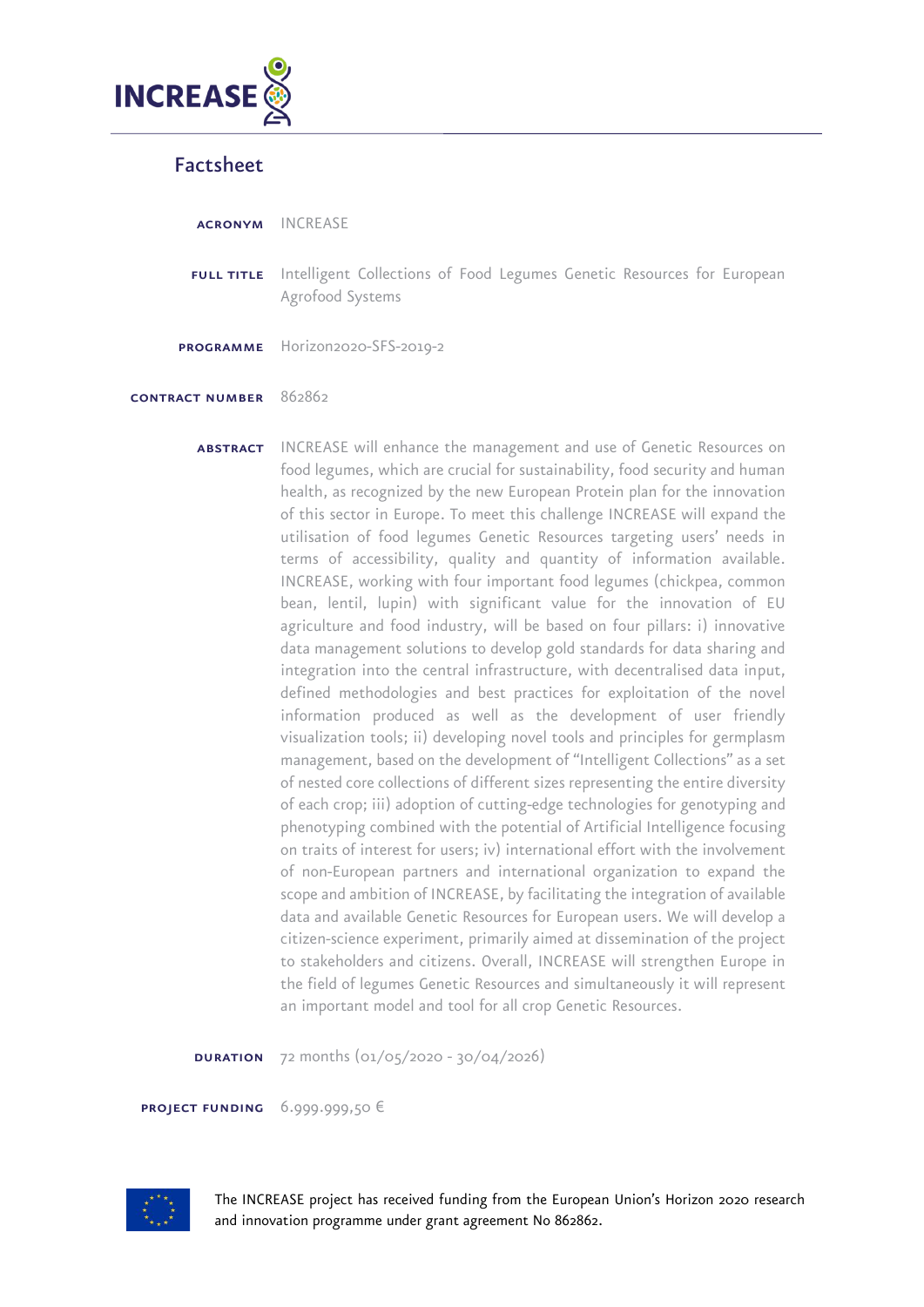

coordinator Prof Roberto Papa Università Politecnica delle Marche, Italy Email: r.papa@univpm.it

## **PARTNERS** • Universitá Politecnica delle Marche, Italy

- Leibnitz-Institut fuer Pflanzengenetik und Kulturpflanzenforschung, Germany
- Max-Planck-Gesellschaft zur Förderung der Wissenschaften e.V., Germany
- Instytut Genetyki Roslin Polskiej Akademi Nauk, Poland
- Universitá Degli Studi Della Basilicata, Italy
- Kmetski Institut Slovenije Agricultural Institute of Slovenia, Slovenia
- European Research and Project Office GmbH, Germany
- Consiglio per la Ricerca in Agricoltura e l'Analisi Dell'Economia Agraria, Italy
- International Centre for Agricultural Research in the Dry Areas, Lebanon
- Servicio Regional de Investigación y Desarrollo Agroalimentario del Principa, Spain
- Institut Nationale de la Recherche Agronomique, l'alimentation et l'environment, France
- Centre National de la Recherche Scientifique CNRS, France
- Instytut Hodowli I Aklimatyzacji Roslin Panstwowy Instytut Badawczy, Poland
- Statiunea de Cercetare Dezvoltare Pentru Legumicultura Bacau, Romania
- Banca de Resurse genetice vegetale Mihai Cristea Suceava, Romania
- Agencia Estatal Consejo Superior de Investigaciones Científicas, Spain
- Universidade Catolica Portuguesa, Portugal
- TERRES INOVIA, France
- ISEA SRL, Italy
- DCS-Fuerth, Germany
- Communita' del Mais Spinato di Gandino, Italy



The INCREASE project has received funding from the European Union's Horizon 2020 research and innovation programme under grant agreement No 862862.